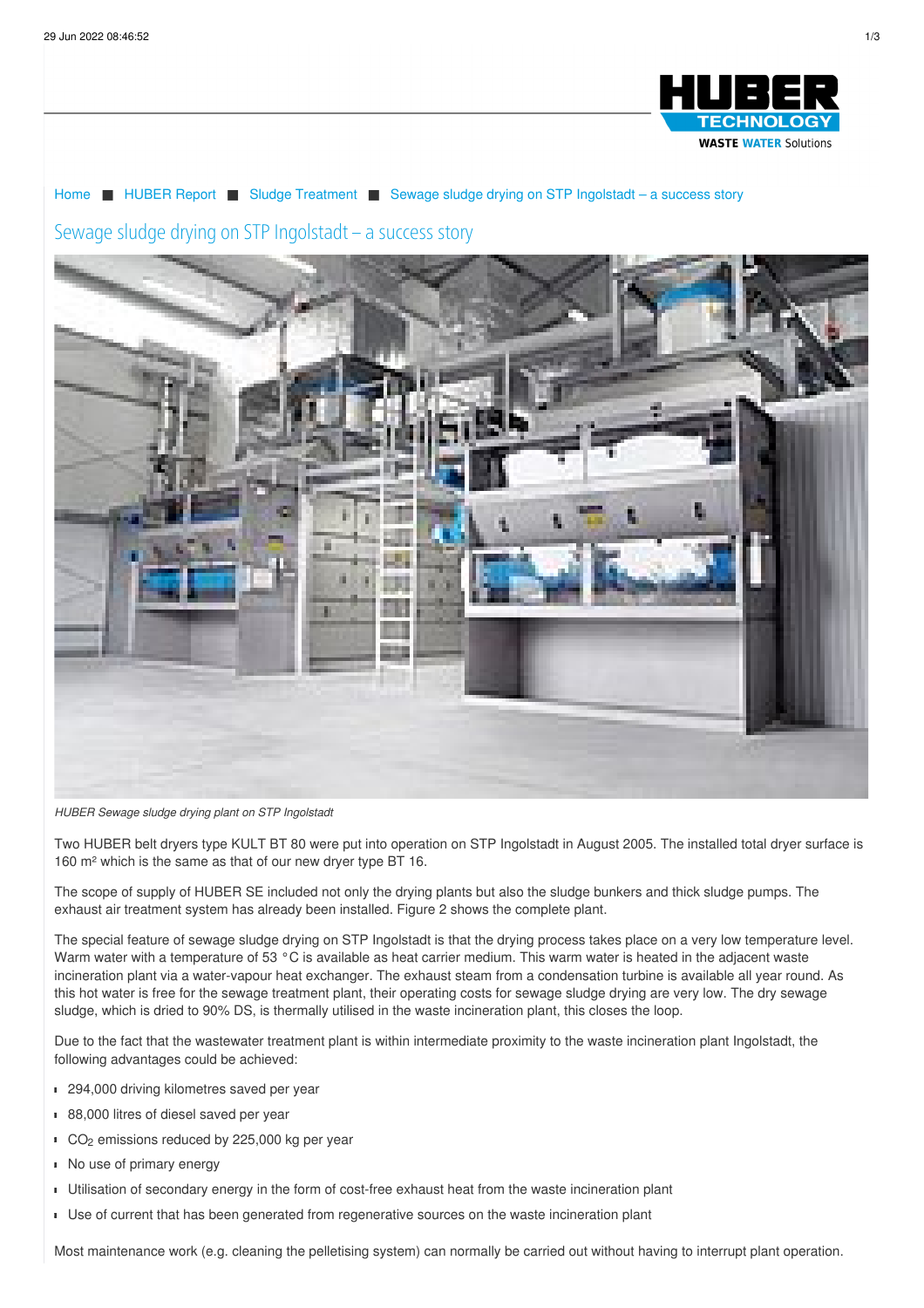

*Figure 2: Diagram of the sewage sludge drying process*

There are hardly any standstill times, most of the time the dryers operate seven days a week. The sludge drying plants therefore achieve an average annual operation time of significantly more than 8,000 h.

The technical plant manager, Rudolf Beck, is especially enthusiastic about the low maintenance requirements.

The technical data of the sludge drying plant are specified below:

- Sludge input: 12,000 t/a
- Number of drying lines: 2
- Input DS: 30 %
- Output DS: 90 %
- Operating time: > 8,000 h/a
- **Throughput per line: approx. 900 kg/h**
- **Maximum water evaporation per line: approx. 600 kg/h**
- Hot water flow temperature: approx. 53°C
- Heat demand: approx. 7,500 MWh/a from waste incineration plant  $\blacksquare$
- Current demand: approx. 150 kW

## **Related Products:**

**[HUBER](/products/sludge-treatment/sludge-drying/huber-belt-dryer-bt.html) Belt Dryer BT** 

## **Related Solutions:**

- [Medium-Temperature](/solutions/sludge-treatment/sludge-drying/middle-temperature-drying.html) Belt Dryers  $\blacksquare$
- **HUBER [Solutions](/solutions/sludge-treatment/sludge-drying.html) for Sludge Drying**